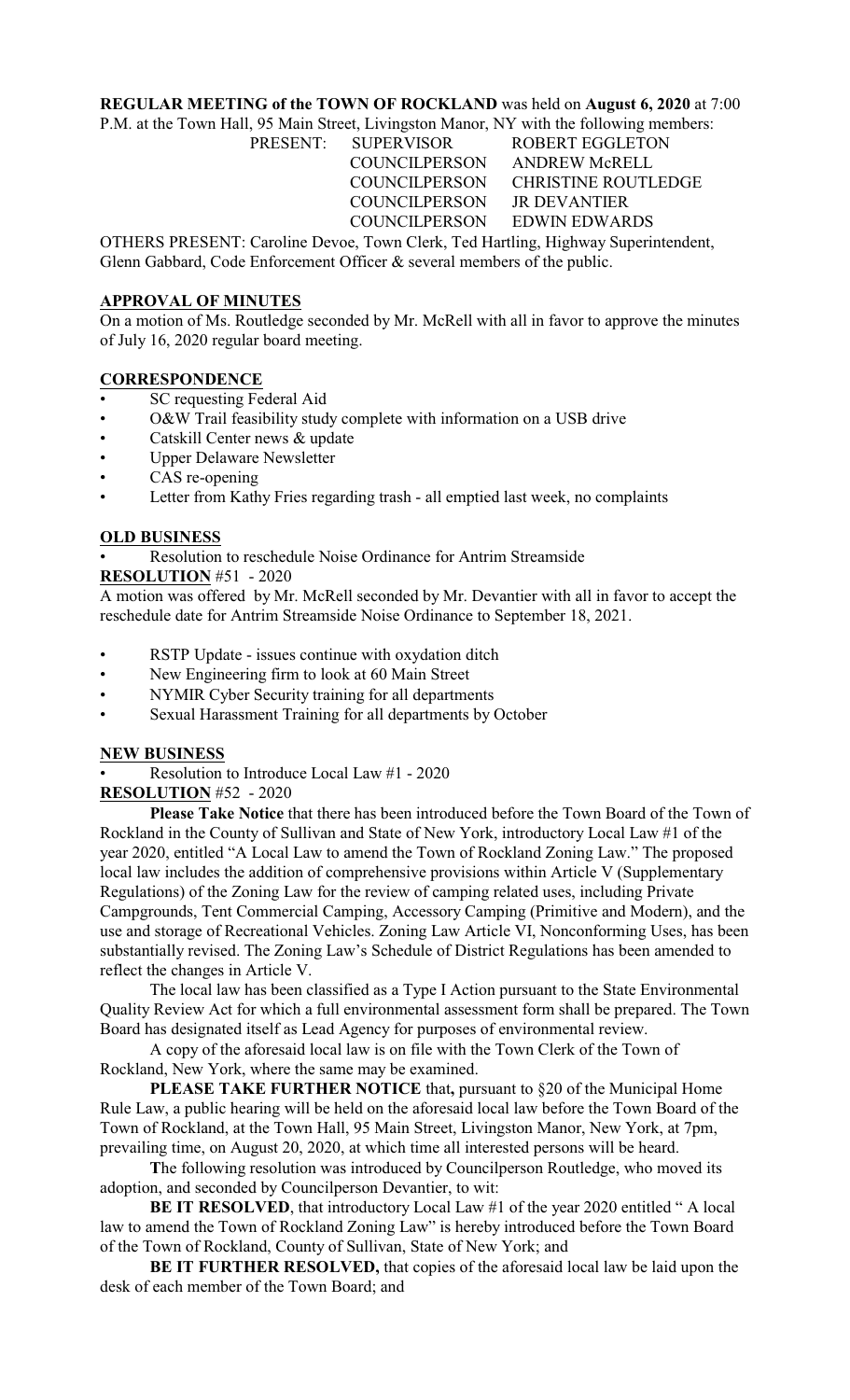#### **REGULAR MEETING OF TOWN OF ROCKLAND August 6, 2020 cont' Pg. 2**

**BE IT FURTHER RESOLVED,** that the Town Board hereby determines the aforesaid local law to be a Type I Action pursuant to the regulations promulgated under the State Environmental Quality Review Act for which a full environmental assessment form has been prepared; and

**BE IT FURTHER RESOLVED,** that the Town Board hereby designates itself as Lead Agency pursuant to the regulations promulgated under the State Environmental Quality Review Act; and

**BE IT FURTHER RESOLVED, that the town board hold a public hearing on the** aforesaid local law at the Town Hall, 95 Main Street, Livingston Manor, New York, at 7pm, prevailing time, on August 20, 2020; and

**BE IT FURTHER RESOLVED,** THAT THE Town Clerk publish or cause to be published a public notice in the Sullivan County Democrat, of such public hearing at least five (5) days prior thereto. The question of the adoption of the foregoing resolution was duly put to a vote on roll call, resulting as follows:

| Supervisor Robert Eggleton                          | voting | yes |  |
|-----------------------------------------------------|--------|-----|--|
| Councilperson Edwin Edwards                         | voting | yes |  |
| Councilperson Andrew McRell                         | voting | yes |  |
| Councilperson Peter DeVantier                       | voting | yes |  |
| Councilperson Christine Routledge                   | voting | yes |  |
| The resolution was thereupon declared duly adopted. |        |     |  |

• Resolution for 30 day Waiver for liquor license - The Junction

**RESOLUTION** #53 - 2020 The Junction 30 Day Waiver Liquor License

WHEREAS The Junction, 60 Stewart Ave. Roscoe, NY respectfully requests approval for 30 Day Waiver for Liquor License application.

Now therefore be it RESOLVED that the Town of Rockland grants approval for The Junction for 30 Day Waiver of Liquor License.

A motion to accept this resolution was made by Mr. Devantier, seconded by Ms. Routledge and unanimously carried.

• Resolution for 30 day Waiver for liquor license - Van Smokey

**RESOLUTION** #54 - 2020 Van Smokey 30 Day Waiver Liquor License

WHEREAS Van Smokey, 87 DeBruce Road, Livingston Manor, NY respectfully requests approval for 30 Day Waiver for Liquor License application.

Now therefore be it RESOLVED that the Town of Rockland grants approval for Van Smokey for 30 Day Waiver of Liquor License.

A motion to accept this resolution was made by Mr. McRell, seconded by Ms. Routledge and unanimously carried.

Resolution to authorize local match for Grant #90507

**RESOLUTION** #55 - 2020 Authorize Local Match Grant #90507

A motion to authorize local match for Grant #90507 was made by Mr. Devantier, seconded by Mr. Edwards and unanimously carried.

• Resolution to authorize Supervisor as designated representative for Grant #90507 **RESOLUTION** #56 - 2020 Authorize Supervisor Rep for Grant #90507

A motion to authorize Supervisor Eggleton as designated representative for Grant #90507 was made by Mr. McRell, seconded by Mr. Edwards and unanimously carried.

• Resolution for SEQR Type II action for Grant #90507

**RESOLUTION** #57 - 2020 SEQR for Grant #90507

A motion to accept SEQR Type II Action for Grant #90507 was made by Ms. Routledge, seconded by Mr. McRell and unanimously carried.

New Verizon Contract increase each line charge at \$4 each

• Resolution for Traffic Study for Beaver Lake Rd

**RESOLUTION** #58 - 2020 Traffic Study Beaver Lake Rd

The Town of Rockland by a resolution adopted on August 6, 2020, and the Superintendent of Highways of Sullivan County, hereby request the Department of Transportation, pursuant to